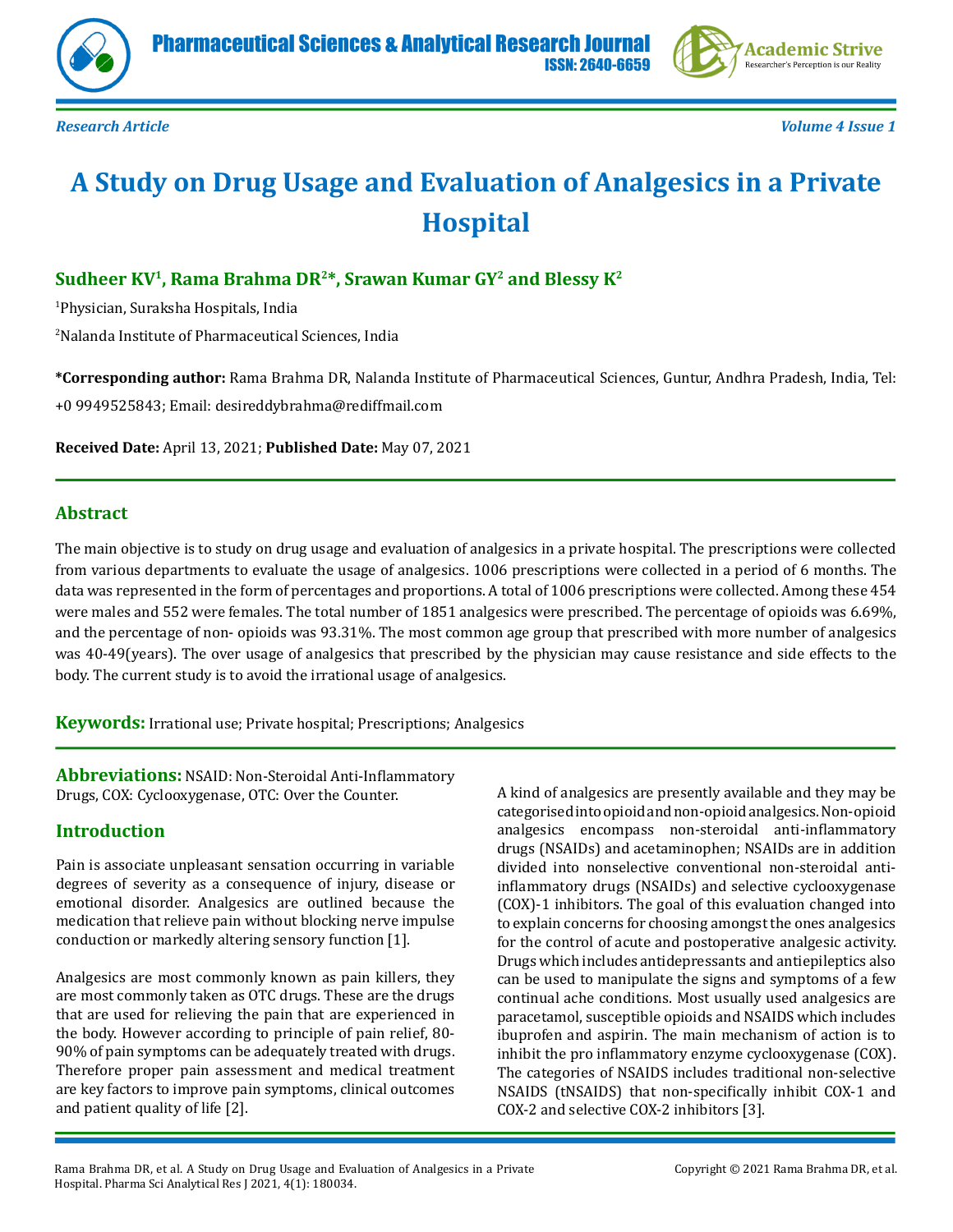Acute painful disorders are treated instantly; on the opposite hand severe post-operative pain and severe visceral pain are underneath diagnosed and under treated. The another worry in inadequate pain relief is the worry of the chances of the development of physical dependence, tolerance and addiction with the use of opioid analgesics. A periodic assessment of drug utilization patterns want to be executed to permit appropriate changes with inside the prescribing behavior of clinical practitioner to make medical treatment rational and cost effective [4]. Analgesics are used to treat and prevent pain associated with inflammation or surgery. An analgesics or painkillers are the group of drugs that are used to achieve analgesia, relief from pain. Opioids acts by binding to opioid receptors which are principally found in central nervous system, peripheral nervous system and gastrointestinal tract. These opioid receptors mediate both somatic effects and psychoactive effects of opioids. Side effects of opioid analgesics may include itchiness, sedation, nausea, constipation and respiratory depression. Mainly in dental practice, opioids are mainly prescribed in combination with acetaminophen or NSAIDS to increase the activity of analgesics [5].

According to the current authorities business enterprise report, non-opioid hospital treatment is maximum wellfavoured for the remedy of continual pain. Just in case of extreme post-operative pain, anti-inflammatory medication (NSAIDS) on its own aren't safely enough to alter the postoperative pain. Once hired in mixture with opioids, NSAIDS lower opioid linked factor results which include nausea, vomiting and sedation. Regardless of the availability of adequate medication pain and inflammation are still the most serious and devastating health problems affecting the 80% of the world's adult population. In most communities in the world, it is regards as a major clinical, social and economic issue. Untreated and persistent pain is the most common condition causing physical and psychological distress. Untreated inflammation also leads to loss of functioning in the work conditions, school or social activities that leads to the development of severe inflammatory diseases such as asthma, chronic inflammation, hypersensitivity, atherosclerosis, glomerulonephritis, auto immune diseases and rheumatoid arthritis. These destructive diseases are the main cause of disability and can lead to death if improperly treated and controlled [6].

## **Methodology**

#### **Study Design**

It includes the patients, usage of analgesics in Suraksha Hospital, Guntur. To study on drug usage and evaluation of analgesics in a private hospital.

**Study Period:** 6 months (October 2020 – March 2021).

**Source of Data:** Suraksha Hospitals, Guntur (Private Hospital).

#### **Methods of collection of data:**

By evaluating prescriptions By evaluating case sheets

**Study population:** All outpatients in usage of analgesics in different departments of Suraksha Hospitals, Guntur.

Sample size: 1006 prescriptions were collected and evaluated.

#### **Sampling Criteria**

**Inclusion criteria:** All outpatients prescribed with analgesics of age > 18 years; Prescriptions containing one or more analgesic drugs

**Exclusion criteria:** Adult patients of age < 18 years, pediatrics, Improper details or incomplete detailed prescriptions, Cancer patients, Pregnant and lactating females

#### **Results and Discussion**

In the current study, some are prescribed with single drug and some are prescribed with two or more drugs. There are a total of 1006 prescriptions, of which 430 are monotherapy prescriptions were depicted in Figure 1. Similar results were observed in the Chandrakantha T, et al. [7] about 116 prescriptions were collected in his study, 103 of which were monotherapy. The difference was due to the number of prescriptions collected. The choice of analgesics depends on the severity of the pain. Depending on the severity of mild to moderate pain, one analgesic is sufficient, but moderate to severe pain requires two or more analgesics. It also depends on the effectiveness and efficacy of analgesics.

| Sl.no | <b>Parameters</b>      | No of prescriptions (n=1006) |
|-------|------------------------|------------------------------|
|       | Single drug prescribed | 430                          |
|       | Two drugs prescribed   | 362                          |
|       | Three drugs prescribed |                              |
|       | Four drugs prescribed  |                              |
|       | Five drugs prescribed  |                              |

**Table 1:** Total number of prescriptions collected.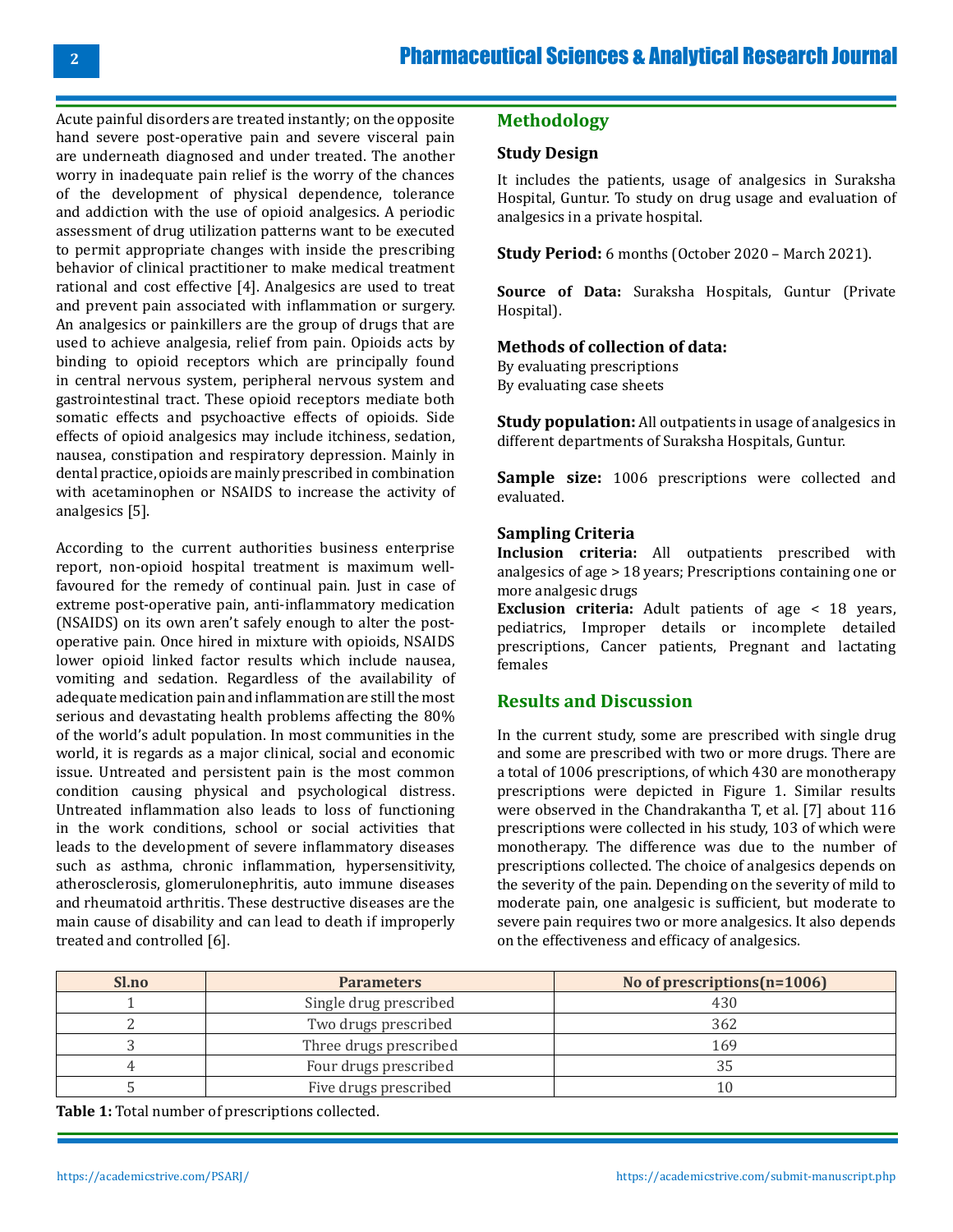# Pharmaceutical Sciences & Analytical Research Journal



In this study, evaluation of analgesics which includes various departments, patients were followed up on the drug usage. It was observed that 552 female patients were more than 454 male patients as shown in Figure 2. Kumarasingham T, et al. [8] observed the similar results in his study that female patients were more compared with males. The reason was due to difference in the selection of departments.

| Sl.no | <b>Parameters</b> | <b>Males</b> | <b>Females</b> |
|-------|-------------------|--------------|----------------|
|       | No. of patients   | 454          |                |

**Table 2:** Gender distribution.



In this observational study we considered the age group between 19 to 89 years those are adults which were depicted in Figure 3. In this we did not include any neonates, children and adults who were age group between 0-18 years. Because they are very sensitive and prominent to the adverse drug reactions caused by the analgesics so, very less prescribed in this age group. In our study, we observed that the 40-59 years age group was assigned with a large number of analgesics, as we observed the same result when examining Vidisha VP, et al. [9] in his study we found that people with 40-70 age group were prescribed with more number of analgesics. This is due to a general trend, because they are a productive age group and actively involved in socio-economic activities that may lead to stress and aging, thereby making them vulnerable to diseases that may require surgery.

| SI.no | Age<br>(Years) | No of<br>patients | <b>Percentage</b><br>(%) |
|-------|----------------|-------------------|--------------------------|
| 1     | >18            | 38                | 3.78                     |
| 2     | 20-29          | 103               | 10.24                    |
| 3     | 30-39          | 196               | 19.48                    |
| 4     | 40-49          | 247               | 24.55                    |
| 5     | 50-59          | 232               | 23.06                    |
| 6     | 60-69          | 129               | 12.82                    |
| 7     | 70-79          | 48                | 4.77                     |
| 8     | 80-89          | 13                | 1.3                      |

**Table 3:** Age wise distribution.



Among the department wise which were prescribed with analgesics in our study, the department of Neurology was found to be mostly prescribed with analgesics shown in Figure 4 due to pain inducing Neuropathy disorders such as migraine, vascular headaches etc. Maheswari P, et al. [10] in her study, analgesics was most commonly prescribed for orthopaedic department as compared to this study analgesics was mostly prescribed for the neurology department. The difference was due to collection of cases from various types of departments.

| Sl.no | <b>Department</b><br>wise | <b>Frequency</b><br>$(n=1006)$ | Percentage<br>(%) |
|-------|---------------------------|--------------------------------|-------------------|
| 1     | Neurology                 | 583                            | 57.95             |
| 2     | General<br>medicine       | 187                            | 18.59             |
| 3     | Orthopaedics              | 181                            | 17.99             |
| 4     | Nephrology                | 47                             | 4.67              |
| 5     | Emergency<br>and Trauma   | 8                              | 0.8               |

**Table 4:** Department wise distribution.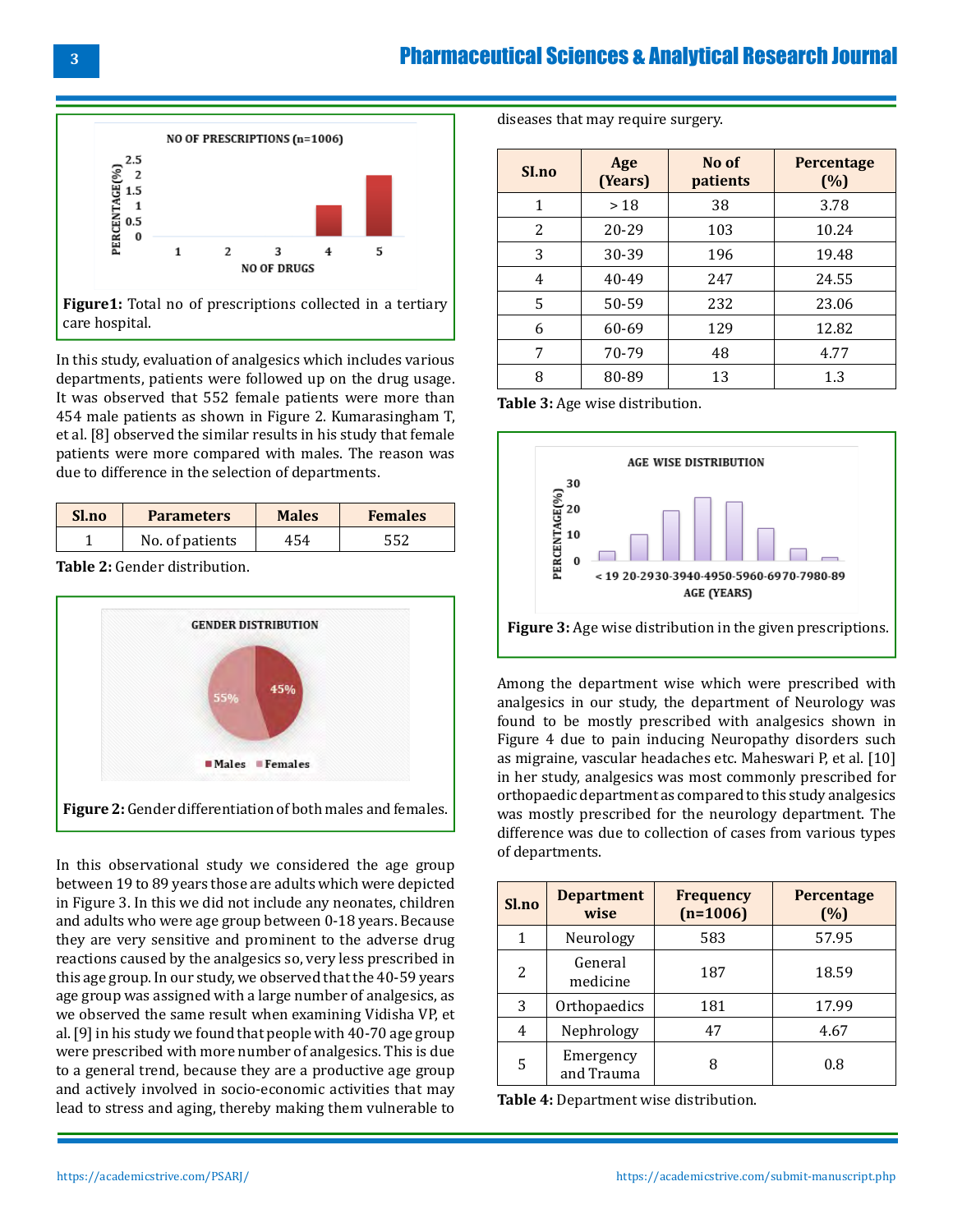# Pharmaceutical Sciences & Analytical Research Journal



In current study we observed that the usage of non-opioids (93%) was very high compared to the opioids (7%) which were depicted in Figure 5, we observed the similar results in Shivaleela B, et al. [11] the study showed that non-opioids (60%) were commonly prescribed compared with opioids (40%). This indicates that non-opioid have less side effects than opioids. This shows that tramadol (opioids) controlled the severe pain and then shifted to non-opioids to prevent opioid addiction. The difference was observed due to limited study period.

| SI no | <b>Parameters</b> | No of<br>Analgesics(n=1851) |
|-------|-------------------|-----------------------------|
|       | Opioids           | 124                         |
|       | Non-opioids       | 1727                        |

**Table 5:** Comparison of Opioids and Non-opioids.



In this study more female patients (54.84%) were under operative procedures when compared to male patients (45.16%) the results were shown in Figure 6, the reason may be due to more number of female admitted patients in the hospital. The results are quite opposite to the Hossein V, et al. [12] in his study, it was found that men (66%) was prescribed more with opioids when compared with women (34%). The difference is that, it includes patients with trauma, poisoning and other specific consequences of external causes and diseases of digestive system, this study includes patients with neuropathic disorders.

Opioid analgesics like tramadol were prescribed as monotherapy on the day of surgery and post-operative with good pain control by all the studied departments. But its use was reduced from 1st Postoperative day to 3rd Postoperative day, probably to prevent adverse drug reactions and addiction because the opioids shows more adverse effects compare with non-opioids. The post-operative pain will be mostly due to inflammation with less involvement of affective component compared to the day of surgery when anxiety also might be more enhancing pain sensation. Whereas tramadol use remained almost the same throughout the observed prescriptions for control acute pain.



In this study the non-opioids usage is more compare to the opioids because these are less prominent to the adverse drug reactions, the most common non-opioid analgesics are acetaminophen and NSAIDS depicted in Figure 7. The nonopioid analgesics are over the counter (OTC) medication used to relieve pain. Female patients are more sensitive when compared to male patients.

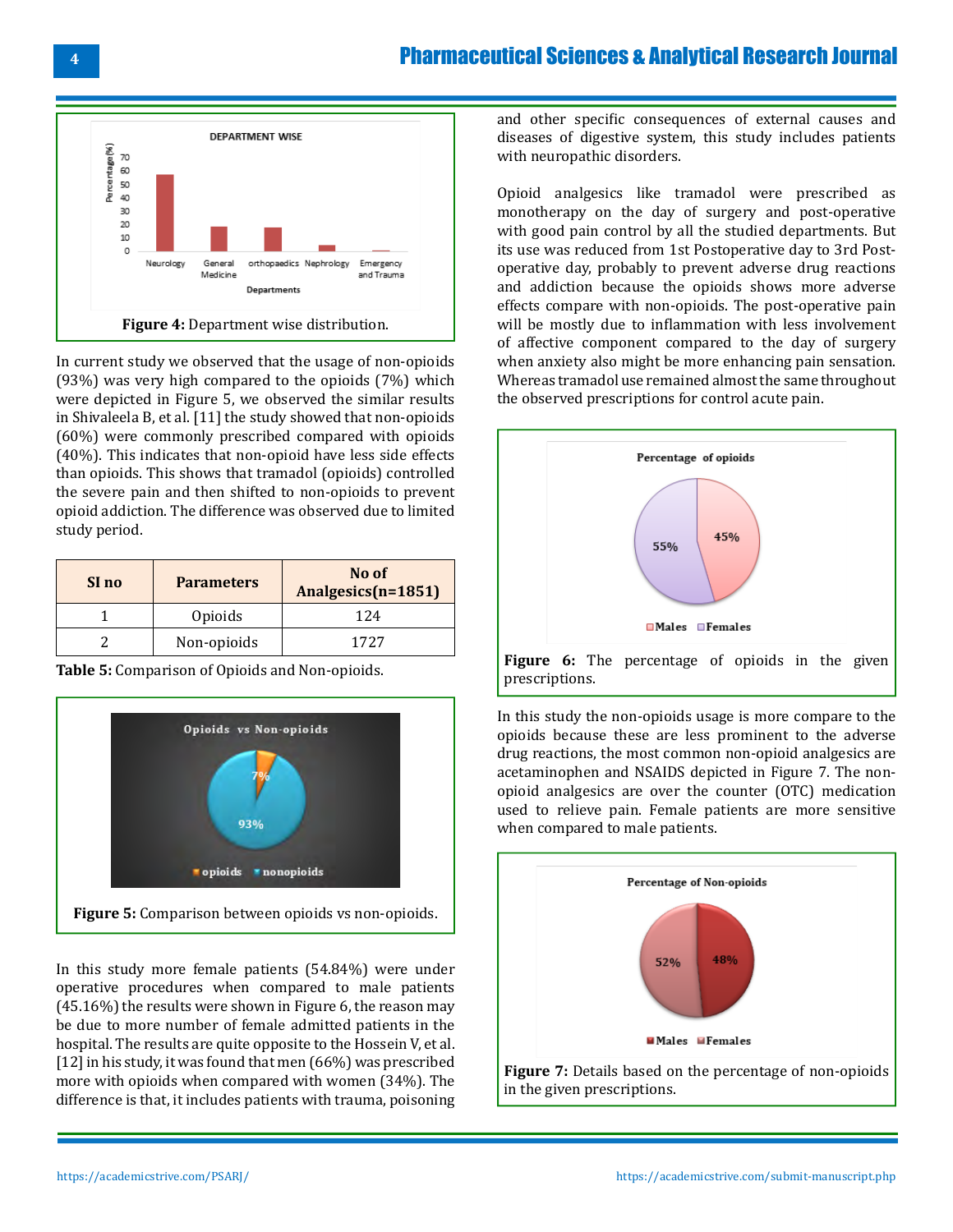In this total no of 1006 prescriptions were evaluated. NSAIDS was found to be the most commonly prescribed analgesic (39.28%), followed by Adjuvant analgesics (29.49%), Combination analgesics (20.05%), Opioid analgesics (6.56%), Aniline analgesics (4.71%) the results were statistically depicted in Figure 8. As we observed the similar results in the study of Ashok k, et al. they found that NSAIDS (39.22%) were commonly prescribed. As we observed the exact opposite results in Ashok K, et al. [13] in his study they observed that males (240) were high when compared with females (188) in usage of analgesics. The difference was due to the inclusion of only orthopedic department. The reason for wide number of prescriptions of NSAIDS may be because it is more effective in relieving inflammation and pain. Non-opioid drugs have been shown to produce lesser adverse effects than opioid drugs. Usage of Non-opioids can decrease the requirement of opioid analgesic in the early post-operative period also. Non-opioid analgesics are the preferred drugs for the treatment of postoperative pain relief. The variation in the preference of analgesics either as single or in combination among different departments could not be well explained [8].



# **Conclusion**

A Study on drug usage and evaluation of analgesics was conducted in a private hospital in Guntur. The study revealed the wide range of analgesics prescribed were the ages ranging from 40-49 years respectively and NSAIDS were the most commonly prescribed analgesics in our study. The rational usage of analgesics should be promoted, as the over usage of analgesics cause resistance and side effects to the body. Proper measures are required to prevent the irrational usage of analgesics. This can be upgraded by conducting seminars, training and educational programmes and proper training of staff in pain management. Moreover, inclusion of pharmacist in health care team with proper designated authorities can also play a key role in overcoming the irrational use of analgesics.

## **Acknowledgement**

We are grateful to the patients who participated in the study. Furthermore, we are thankful to Dr. V. Sudheer Kumar. We thank HR manager and Hospital ethics committee of Suraksha Hospitals.

## **References**

- 1. Sobia Khan, Azfar A, Ishaqui, Sheikh AK, Iyad NM, et al. (2017) Drug utilization review of opioid and non-opioid analgesic in tertiary care hospital: Pain management study. Lat Am J Pharm 36(8): 1580-1585.
- 2. [Hyun JO, Yeon HS, Young MJ, Kyung SC, Eunsook L, et al.](https://pubmed.ncbi.nlm.nih.gov/32883891/)  [\(2020\) Drug use evaluation of opioid analgesic in pain](https://pubmed.ncbi.nlm.nih.gov/32883891/)  [management among patients with hematopoietic stem](https://pubmed.ncbi.nlm.nih.gov/32883891/) [cell transplantation. Blood Res 55\(3\): 151-158.](https://pubmed.ncbi.nlm.nih.gov/32883891/)
- 3. [Ong CKS, Link P, Tan CH, Seymour RA \(2007\) An Evidence-](https://www.ncbi.nlm.nih.gov/pmc/articles/PMC1855338/)[Based Update on Nonsteroidal Anti-Inflammatory Drugs.](https://www.ncbi.nlm.nih.gov/pmc/articles/PMC1855338/) [J Clin Med Res 5\(1\): 19-34.](https://www.ncbi.nlm.nih.gov/pmc/articles/PMC1855338/)
- 4. [Srinivas B, Bhushan A \(2020\) Drug utilization of](https://storage.googleapis.com/journal-uploads/ejpmr/article_issue/1577787082.pdf) [analgesics in postoperative orthopaedic in patients](https://storage.googleapis.com/journal-uploads/ejpmr/article_issue/1577787082.pdf)  [in tertiary care hospital, Belagavi: A prospective](https://storage.googleapis.com/journal-uploads/ejpmr/article_issue/1577787082.pdf)  [observational study. Euro J Pharm Med Res 7\(1\): 333-](https://storage.googleapis.com/journal-uploads/ejpmr/article_issue/1577787082.pdf) [337.](https://storage.googleapis.com/journal-uploads/ejpmr/article_issue/1577787082.pdf)
- 5. [Kim SJ, Seo JT \(2020\) Selection of analgesics for the](https://www.ncbi.nlm.nih.gov/pmc/articles/PMC7192823/)  [management of acute and postoperative dental pain: a](https://www.ncbi.nlm.nih.gov/pmc/articles/PMC7192823/)  [mini-review. J Periodontal Implant Sci 50\(2\): 68-73.](https://www.ncbi.nlm.nih.gov/pmc/articles/PMC7192823/)
- 6. [Cozowicz C, Poeran J, Zubizarreta N, Liu J, Pichleret](https://pubmed.ncbi.nlm.nih.gov/30579391/)  [L, et al. \(2019\) Non-opioid analgesic modes of pain](https://pubmed.ncbi.nlm.nih.gov/30579391/)  [management are associated with reduced postoperative](https://pubmed.ncbi.nlm.nih.gov/30579391/) [complications and resource utilization: a retrospective](https://pubmed.ncbi.nlm.nih.gov/30579391/)  [study of obstructive sleep apnoea patients undergoing](https://pubmed.ncbi.nlm.nih.gov/30579391/) [elective joint arthroplasty. Br J Anaesth 122\(1\): 131-140.](https://pubmed.ncbi.nlm.nih.gov/30579391/)
- 7. [Chandrakantha T, Rajesh B, Neha K \(2019\) Drug](https://www.ijpp.org.in/article-details/10497) [utilization pattern of analgesics among postoperative](https://www.ijpp.org.in/article-details/10497) [in a tertiary care hospital: A prospective study. Indian J](https://www.ijpp.org.in/article-details/10497) [Pharm Pharmacol 6\(4\): 137-141.](https://www.ijpp.org.in/article-details/10497)
- 8. [Kumarasingam T, Revathy S, Mukherjee D \(2014\) Drug](https://www.scholarsresearchlibrary.com/articles/drug-utilization-pattern-of-analgesics-among-postoperative-patients-in-a-tertiary-care-hospital.pdf) [utilization pattern of analgesics among postoperative](https://www.scholarsresearchlibrary.com/articles/drug-utilization-pattern-of-analgesics-among-postoperative-patients-in-a-tertiary-care-hospital.pdf) [patients in a tertiary care hospital. Der Pharmacia Lettre](https://www.scholarsresearchlibrary.com/articles/drug-utilization-pattern-of-analgesics-among-postoperative-patients-in-a-tertiary-care-hospital.pdf)  [6\(3\): 40-46.](https://www.scholarsresearchlibrary.com/articles/drug-utilization-pattern-of-analgesics-among-postoperative-patients-in-a-tertiary-care-hospital.pdf)
- 9. [Vidisha VP, Vandana AB \(2020\) Observing drug](https://innovareacademics.in/journals/index.php/ajpcr/article/view/37062/22445)  [utilization trends of analgesics in indoor surgical](https://innovareacademics.in/journals/index.php/ajpcr/article/view/37062/22445)  [patients in tertiary care teaching hospital. Asian J Pharm](https://innovareacademics.in/journals/index.php/ajpcr/article/view/37062/22445) [Clin Res 13\(5\): 47-50.](https://innovareacademics.in/journals/index.php/ajpcr/article/view/37062/22445)
- 10. Maheswari P, Praveen D, Ravichandiran V (2014) Drug